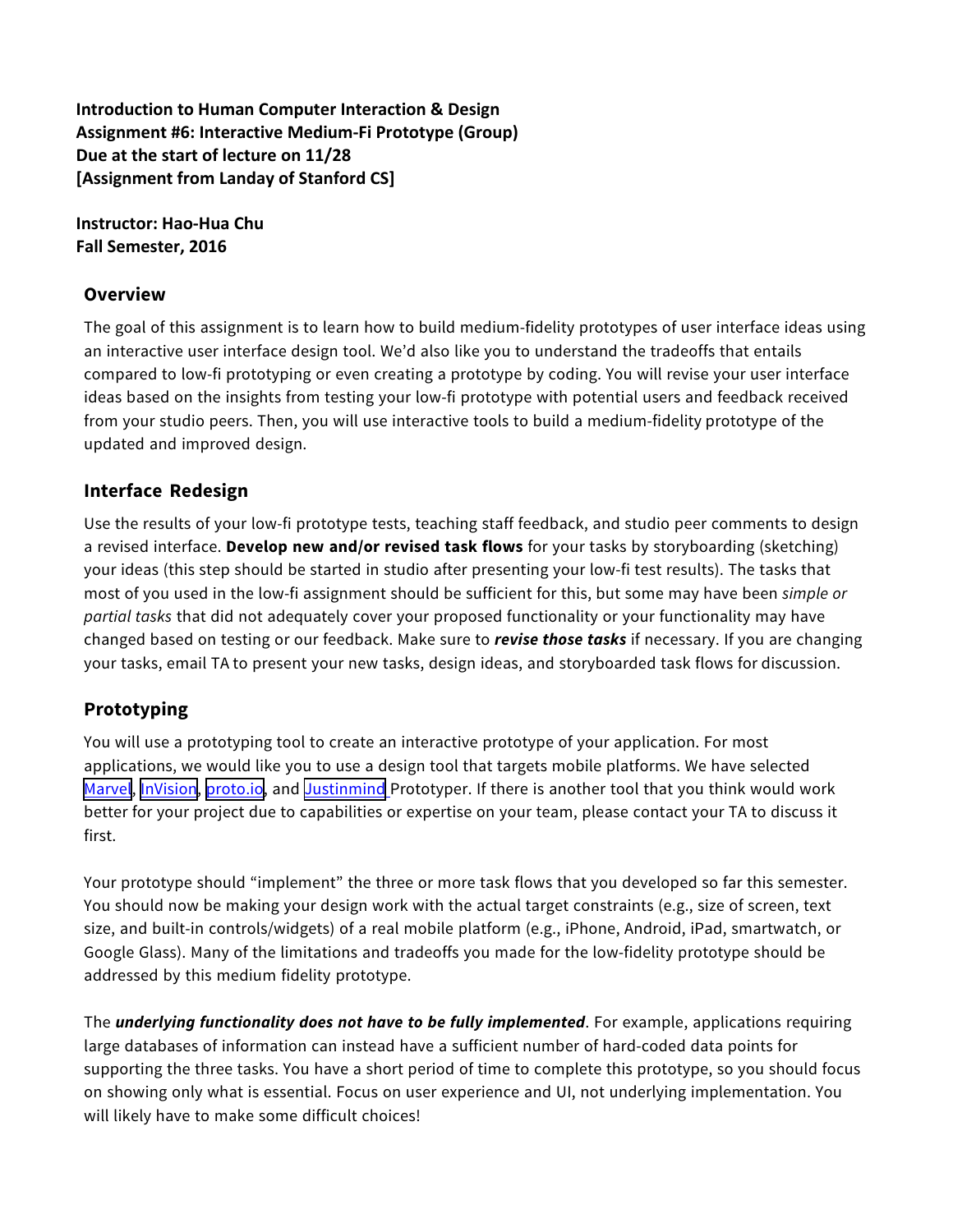# **Deliverables**

#### **1. Prototype**

Your prototype must be accessible and/or executable by everyone in the class from your team web site (**if your team web site still doesn't exist, now is the time to get it done!**). It must be accompanied by a README file that describes the tool that it runs with and operating instructions, including any limitations in the current implementation. **If this is not working on the due date, you will get a** *zero* **on this assignment.**

#### **2. Presentation**

One member of your team will present your project in class during a nine-minute presentation. See the grading guidelines for information on how to structure your talk. Practice in advance! You must **make the slides available for download on your web site**. Here is an example of clear medium-fi presentations from Stanford HCI course: [Huddle](http://hci.stanford.edu/courses/cs147/2014/au/projects/discovery/huddle/documentation/medfi_pres.pptx) and [Wonderlust](http://hci.stanford.edu/courses/cs147/2014/au/projects/information/wonderlust/website/presentations/presentation_medFiPrototype.pdf) (Note: As you're looking at the examples, please keep in mind that we've updated the instructions. Last year we asked students to compare their low-fi prototype to their medium-fi prototype to show their revisions. This year, we are asking you to compare your low-fi prototype to your revised interface sketches).

## **Presentation Guidelines**

The presentation should follow this outline with separate sections for the top-level items.

- **1. Value Prop, Problem and Solution Overview (1 slide)**
	- a. If these are already solid, reuse them. Otherwise make recommended revisions.
- **2. Tasks (1-3 slides)**
	- a. 3 representative tasks to test your interface (labeled simple, medium, complex)
	- b. Note any changes you've made from the tasks on the low-fi prototype assignment.
- **3. Revised Interface Design (~6 slides)**
	- a. *Major Design Changes* Present the 3 biggest changes between your low-fi sketches (from last week) and the new sketches of your updated interface. Show the *before* and *after* sketches and explain your *rationale* for making those changes.
	- b. *Medium-Fi Prototype Task Flows*  Present your 3 tasks as a series of storyboards of task flows (annotated screenshots from your medium-fi prototype, arrows between screens, etc.)

## **4. Prototype Overview (3 slides)**

- a. Prototyping Tools
	- What did you use?
	- How the tool helped
	- How the tool did not help
- b. Limitations/tradeoffs of the current prototype (What was left out and why)
- c. Any Wizard of Oz techniques required to make it work
- d. Hand-coded features and why required
- 5. **Any additional prototype screenshots (as many as needed)**